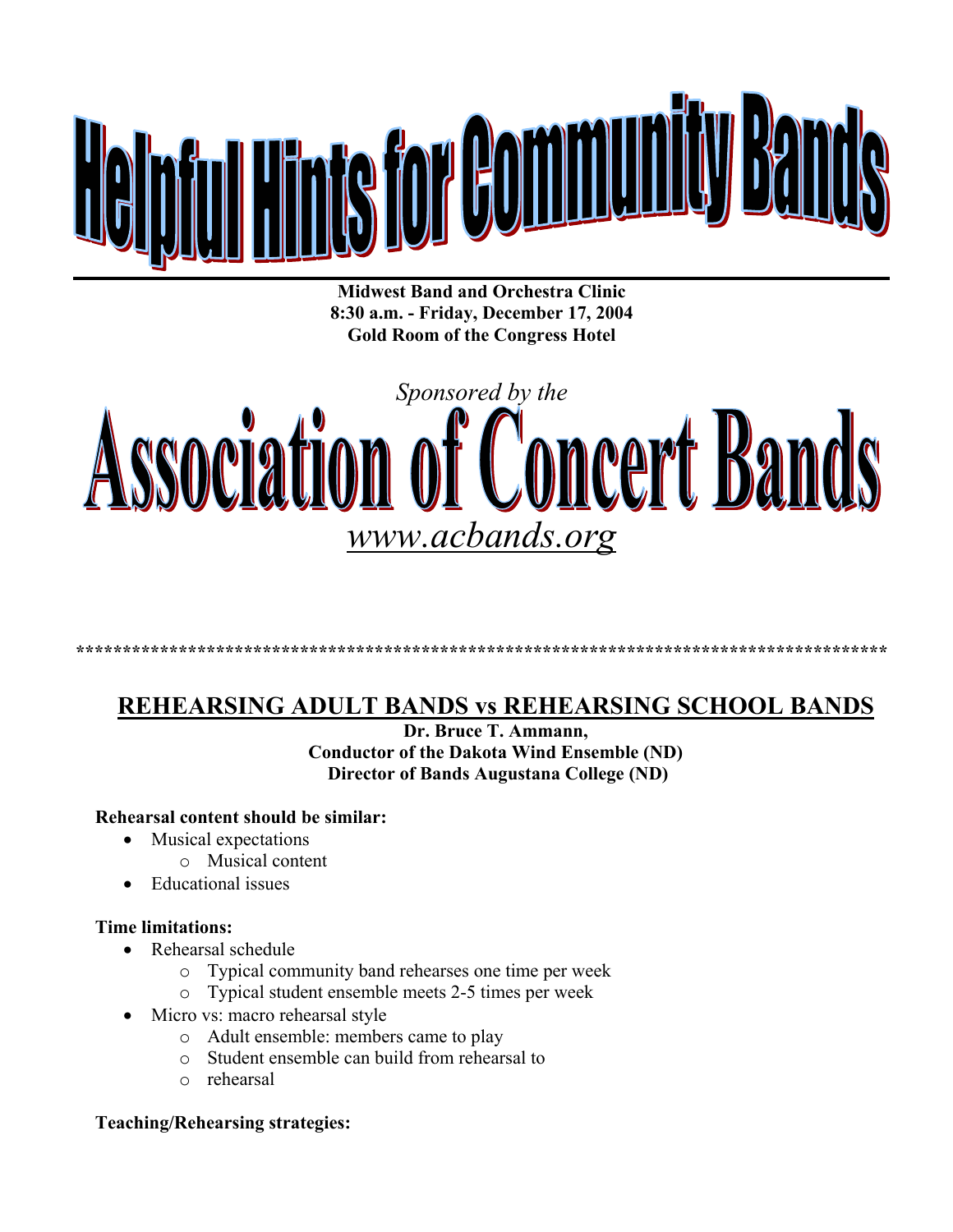- Be organized
	- o Have room set-up
	- o Post rehearsal schedule
	- o Make lesson plans
- Be efficient
	- When you stop ensemble, make your point and get ensemble playing again
- Make rehearsal educational and enjoyable
	- With adult ensemble make evaluation on music to be performed quickly
	- o Encourage practice outside rehearsal, yet understand that most progress will be at rehearsal
	- o Rote teaching vs: musical concepts
- Be encouraging, yet set acceptable standards

**\*\*\*\*\*\*\*\*\*\*\*\*\*\*\*\*\*\*\*\*\*\*\*\*\*\*\*\*\*\*\*\*\*\*\*\*\*\*\*\*\*\*\*\*\*\*\*\*\*\*\*\*\*\*\*\*\*\*\*\*\*\*\*\*\*\*** 

# **REHEARSAL ATTENDANCE ISSUES**

### **Gerald Guilbeaux, Conductor, Lafayette Concert Band (LA)**

#### **Rehearsal Attendance Incentives**

- Concert Programming
	- o Music has to be interesting
- Rehearsal Techniques of Conductor
	- o Attendance has a direct correlation to the enthusiasm and attitude of the conductor.
	- o Are rehearsals interesting and fast paced
- Attendance policy
	- o Is it in writing?
	- o Is policy being enforced?

#### **Importance of good attendance at rehearsals**

- Musical aspect
	- o Without proper attendance, music will suffer
- Band morale issues
	- o Those present at a poorly attended rehearsal are demoralized.

#### **Practical Applications**

- Attendance Policy
- Personnel Manager Responsibility
	- o Follow up important
	- o Postcards
	- o Email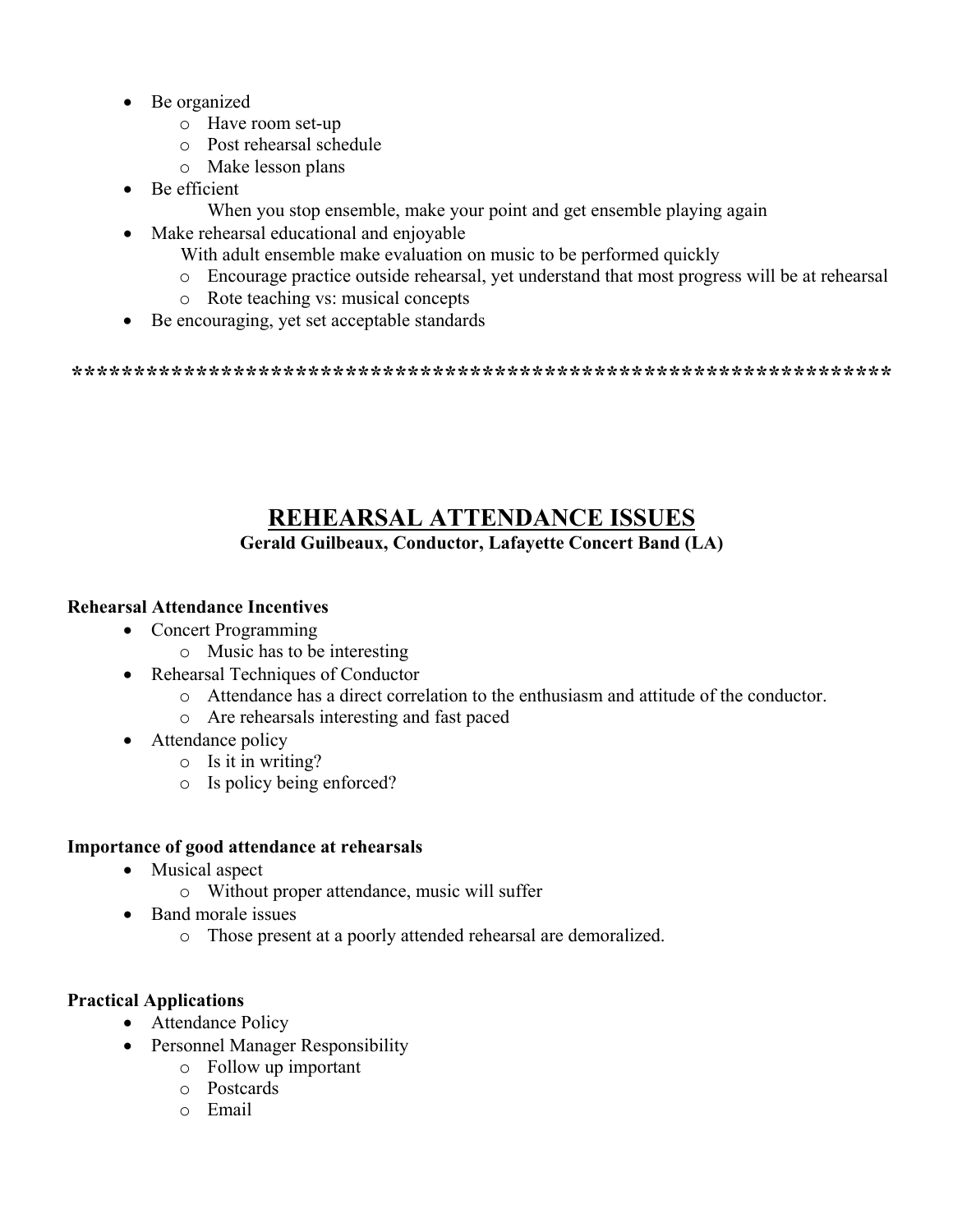# **GRANT WRITING FOR THE COMMUNITY BAND**

Pam Potter, Conductor, Quincy Park Band (IL)

#### **Possibilities**

- Local: Approximately 80% of funding will come from local sources.
- **Government Agencies**: 20% could come from the State and/or Federal Government.

#### **Where to look?**

- **Involve your membership**. They can help identify sources who have money to give.
- **Seek out the individuals, businesses, corporations who have money to give**, then give them reasons to believe in your organization.
- Seek out information from local government and arts associations regarding local grants.
- **Other possibilities** State Arts Council, National Endowment for the Arts, American Council for the Arts, State Arts Alliance, National Association of Local Arts Agencies. Search your local Library and the Internet.

#### **Sell Your Group!**

• Remember, the vast majority of funding will come from local sources, and 82% of donors say they give because of self-interest. Stay focused. Define and justify your needs. Don't forget the importance of personal contact, and follow up with Thank You's.

#### **What next?**

• If you are writing a grant proposal be sure you have **501(c)3** status, and have in place your: Bylaws, Articles of Incorporation, Mission Statement, Management Structure, Budget, Project Narrative and/or Project Description.

#### **Applying for the Grant**

• Have a particular project that fits the specific grant. Many grants are 'matching grants'. Read the guidelines thoroughly. Demonstrate the artistic value of your project and how it will increase access to the arts by the number of people that will benefit. If possible, show an economic impact on the community.

#### **Don't Give Up!**

• Continue to 'condition' your audience with information about the good your music is providing for your community. Secure the future by promoting Arts in Education.